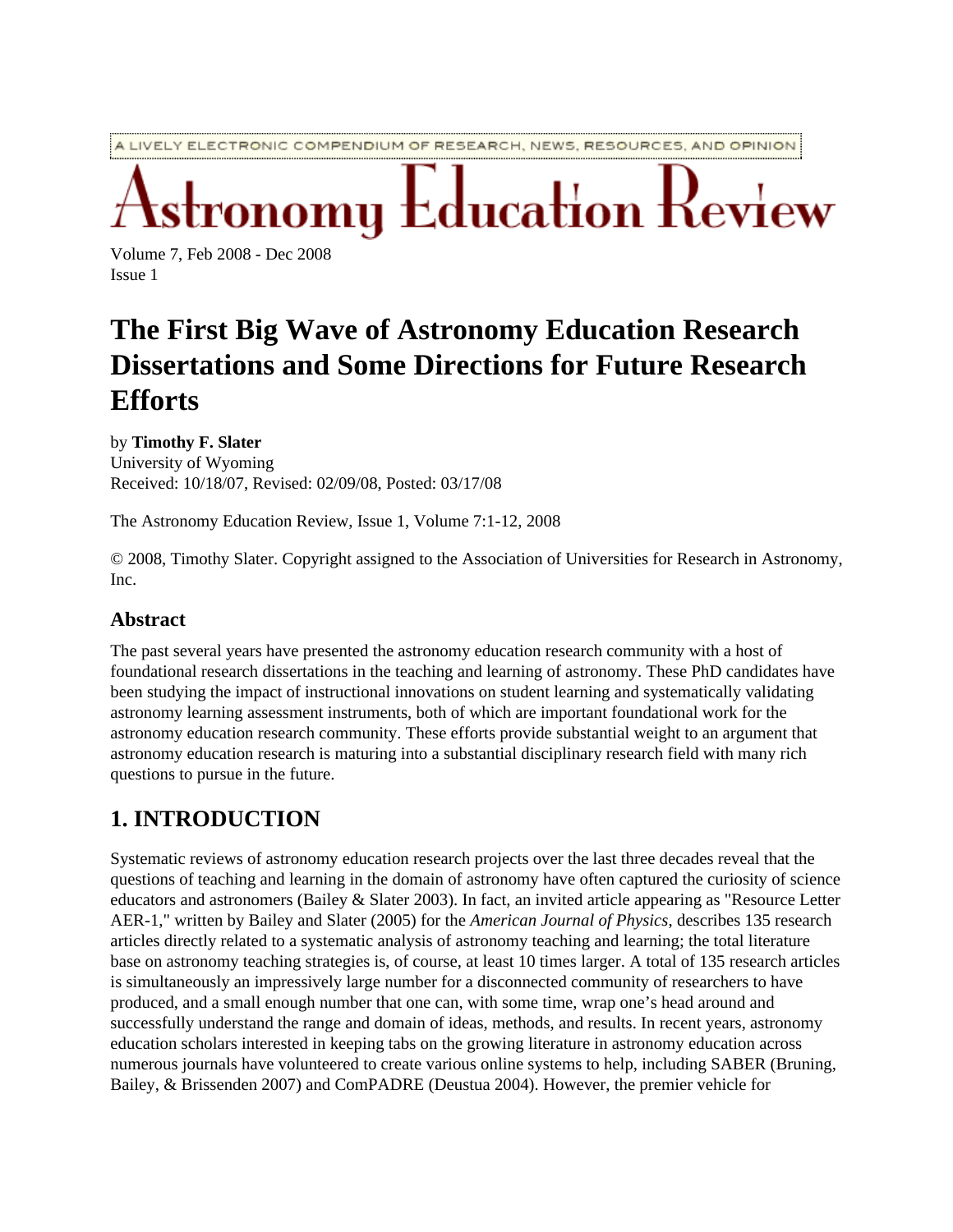documenting and disseminating research on teaching and learning of astronomy is the *Astronomy Education Review* (Fraknoi & Wolff 2007). In its annual roundups, it too keeps track of the literature published elsewhere (Fraknoi 2006, 2007). In combination, these efforts clearly signal that astronomy education research is a healthily growing discipline in and of itself. But, perhaps even more important, recent months have witnessed an even more impressive nativity—the successful defense of at least nine well-publicized PhD dissertations in astronomy education research. The aim of this article is to briefly summarize the work reported in these dissertations and call the community's attention to this new round of research results. At the conclusion, I suggest some directions for future investigation.

## **2. DESCRIPTIONS OF DISSERTATION PROJECTS**

A large cadre of researchers who systematically study the teaching and learning of astronomy is an important component in ensuring that astronomy education continues to be a rapidly growing and vibrant community. Although somewhat lagging behind the physics education research literature both in duration and in size, astronomy education research is a scholarly research discipline formally and enthusiastically supported by the American Astronomical Society (AAS), the American Physical Society (APS), the Astronomical Society of the Pacific (ASP), and the American Association of Physics Teachers (AAPT) (see [http://www.aas.org/governance/resolutions.php#edresearch\)](http://www.aas.org/governance/resolutions.php#edresearch). In an effort to document this important time in the history of astronomy education research, following are abridged descriptions of scholarly works by students who have earned their doctoral degree—all of which are PhDs in this instance—by studying important problems in the teaching and learning of astronomy.

Janelle M. Bailey's (2006) PhD dissertation at the University of Arizona, through the College of Education's Department of Teaching and Teacher Education, was on the development of a concept inventory to assess students' understanding of, and reasoning difficulties about, the properties and formation of stars. Her study was designed to investigate the beliefs about stars that students hold when they enter an introductory astronomy course, and she used this information to develop a concept inventory that can be used to assess those beliefs pre- and postinstruction. This work is critical because a constructivist approach to instruction requires instructors to first assess students' incoming knowledge and plan instruction accordingly.

She first used student-supplied-response (SSR) surveys to ask more than 2,200 students to write a description of their ideas about topics such as what a star is, how starlight is created, how stars are formed, whether all stars are the same, and more. Looking for trends in the data, she showed that although nearly 80% of undergraduate non-science-majoring students responded in ways suggesting that they knew that stars are made of gas, somewhere between one-third and one-half of the students believed that starlight is created as a result of the star being on fire. Nuclear fusion, the actual energy source in stars, was listed either by name or by inference by fewer than 10% of the students. Interviews with students confirmed that the written responses seen on the SSR surveys were consistent with verbal explanations, lending weight to the reliability and validity of her approach.

In response, she designed and validated an easy-to-use and easy-to-score multiple-choice style instrument, based on students' earlier written responses, that she called the Star Properties Concept Inventory. After several iterations to improve the item response difficulties and discrimination levels, she used results from approximately 500 students to show that those students in an introductory astronomy course for non–science majors increased their scores significantly over the semester, whereas a nontreatment (control) group of students in an introductory earth science course for non–science majors showed no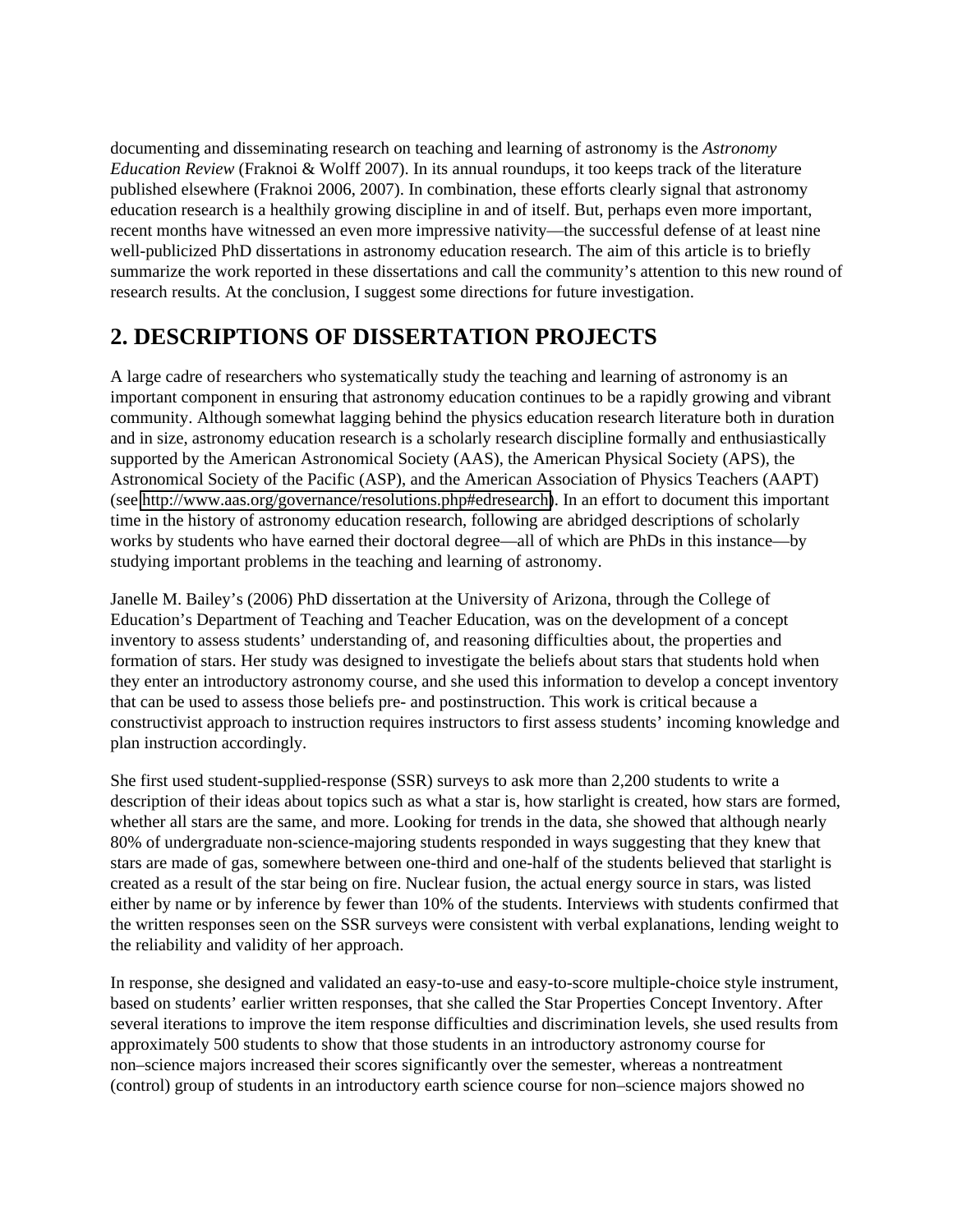increase. As such, she was able to demonstrate that the developed instrument had sufficient sensitivity to be used to measure the impact of instruction on student understanding of the concepts of stars and star formation. This is an important tool for instructors who want to measure student gains when teaching introductory courses that focus on stars (and galaxies) rather than comprehensive survey courses.

Whereas Janelle Bailey's PhD dissertation was housed in the College of Education's Teaching and Teacher Education Department at the University of Arizona, John Keller's (2006) PhD dissertation took a very different route. Keller was a PhD student at the University of Arizona in the Department of Planetary Science in the College of Sciences. His dissertation and oral defense had two distinct portions. One half was conventional science research, which described his work on the distribution of chlorine on Mars measured by the Mars Odyssey Gamma Ray Spectrometer (GRS), and the other half focused on astronomy education research. This second half, focused on the teaching and learning of astronomy, involved developing and validatating a concept inventory addressing students' beliefs and reasoning difficulties regarding the greenhouse effect.

Keller used an approach similar to Bailey's to determine the range and domain of student beliefs and reasoning difficulties associated with the greenhouse effect. He used written survey responses from more than 900 undergraduate non–science majors at the University of Arizona and 14 validation interviews. Through several iterations, he was able to develop a multiple-choice-style assessment tool that he named the Greenhouse Effect Concept Inventory (GECI). Somewhat surprisingly, although many authors have tried to systematically look at individuals' understandings of "global warming," none had attempted to uncover and characterize an understanding of individuals' cognitive understandings related to causes and consequences of the enhanced greenhouse effect and solutions to it. In particular, the GECI focuses primarily on the physics of energy flow through the Earth's atmosphere—topics that physical science instruction targets—rather than on broader global warming issues, which typically have much more of an environmental, economic, and natural resources focus.

Keller was able to document that many students have a reasonably correct understanding that carbon dioxide is an important greenhouse gas and that the greenhouse effect increases planetary surface temperatures. Further, he was able to identify that undergraduate non–science majors commonly associate the greenhouse effect with increased penetration of sunlight into, and trapping of solar energy in, the atmosphere. What he found, which was somewhat unexpected, was that students frequently intermingle concepts associated with the greenhouse effect, global warming, and ozone depletion. What appears to be making these ideas difficult for students to grasp is that students also describe inaccurate and incomplete trapping models, which include permanent trapping, trapping through reflection, and trapping of gases and pollution. All these ideas are well poised to interfere with instruction designed to help learners develop correct conceptual models of warming due to the greenhouse effect. This work has resulted in an important assessment tool for instructors who want to measure student gains when teaching introductory courses that focus on planetary science, rather than comprehensive survey courses.

Also working on developing assessment tools to determine students' understanding of a particular area in astronomy, Erin Weeks Bardar (2006) completed her PhD dissertation in Boston University's Department of Astronomy. She focused her work on the development and analysis of spectroscopic learning intervention activities and created the Light and Spectroscopy Concept Inventory (LSCI) for introductory college astronomy. It is widely recognized that the most common topic taught across all of introductory astronomy is the nature of light and the electromagnetic spectrum (Slater et al. 2001). At the same time, the nature of light is one of those topics that so many students struggle to understand. Her goal was to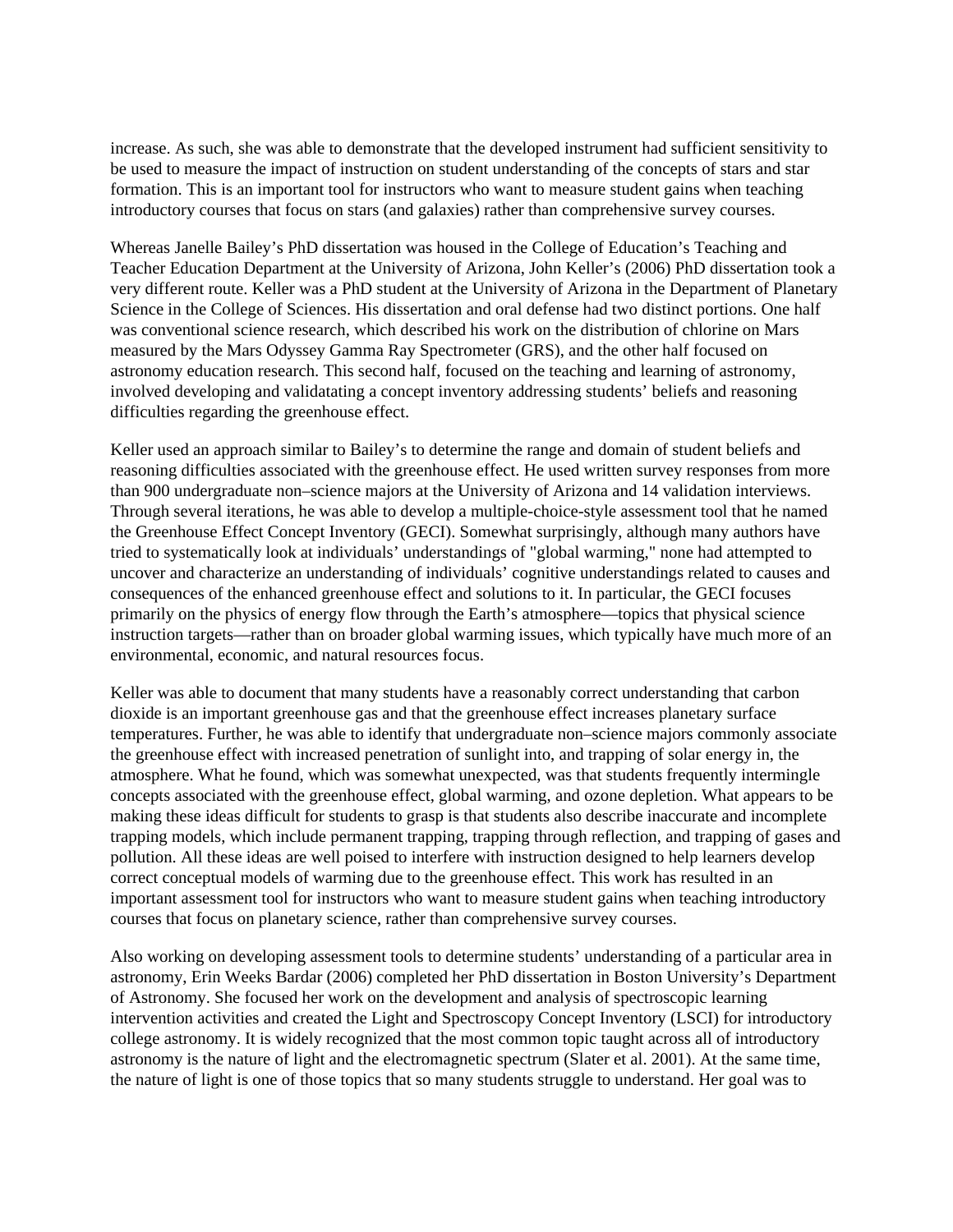design and validate an instrument with the sensitivity to distinguish the relative effectiveness of various teaching interventions within the context of introductory college astronomy.

Bardar used a systematic approach to determine the range and domain of undergraduate non–science major understandings of light and spectroscopy. This strategy included multiple rounds of clinical interviews, open-ended written surveys, and multiple-choice testing on (1) the concepts of the nature of the electromagnetic spectrum, including the interrelationships of wavelength, frequency, energy, and speed, (2) interpretation of Doppler shift, (3) properties of blackbody radiation, and (4) the connection between spectral features and underlying physical processes.

She conducted a complex multi-institution field test of the LSCI with students from 14 course sections across 11 colleges and universities that employed various instructional techniques. She was able to illustrate statistically significant learning gains across sections in which light and spectroscopy were addressed and further showed that courses that heavily target light and spectroscopy using a specially designed curriculum had the highest gains. Of all the new instruments available to astronomy education researchers, the LSCI is probably being used the most extensively to systematically compare different instructional strategies and curriculum materials—perhaps even surpassing the use of the ubiquitously cited Astronomy Diagnostic Test (Brogt et al. 2007). The LSCI's main strength is that it delves deeply into a single topic, giving it considerable sensitivity to detect different classroom contexts. On the other hand, this is also a potential weakness in that its items are so detailed, it might not tightly align with many instructors' opinions about the depth to which non-science-majoring students should understand the nature of light and spectroscopy.

In contrast to the careful creation and validation of conceptual inventories, another group of dissertations has been looking at student learning in the context of innovative curriculum approaches and instructional strategies. David Hudgins, an astronomy professor at Rockhust University in Missouri who works in a very long distance science education PhD program through the University of South Africa, studied the effectiveness of collaborative "ranking tasks" on student understanding across several key astronomy concepts. Ranking tasks exist at a unique intersection of qualitative understanding and qualitative reasoning. As a somewhat simplistic but illustrative example, students involved in a ranking task might be asked to list the planets of our Solar System, from greatest to least amount of time to orbit our Sun.

Hudgins performed a single-group repeated measures experiment across eight key introductory astronomy topics with 253 students at the University of Arizona. Student understanding of these astronomy topics was assessed before and after traditional instruction in an introductory astronomy course. Then, after a pre-to-post measurement of student understanding as a result of lecture had been conducted, the course instructors implemented collaborative ranking tasks, and student understanding was evaluated again at the end of each topic. Average scores on multiple-choice tests specially designed for this study across the eight astronomy topics increased from 32% before instruction to 61% after traditional instruction, and up to 77% after the ranking-task exercises. A Likert scale attitude survey found that 83% of the students participating in the 16-week study believed that the ranking-task exercises increased their understanding of core astronomy concepts. This work is paving the way for a concerted effort among curriculum developers to create collaborative ranking-task exercises and derivative types of exercises that collectively aim to improve student understanding across many astronomy topics.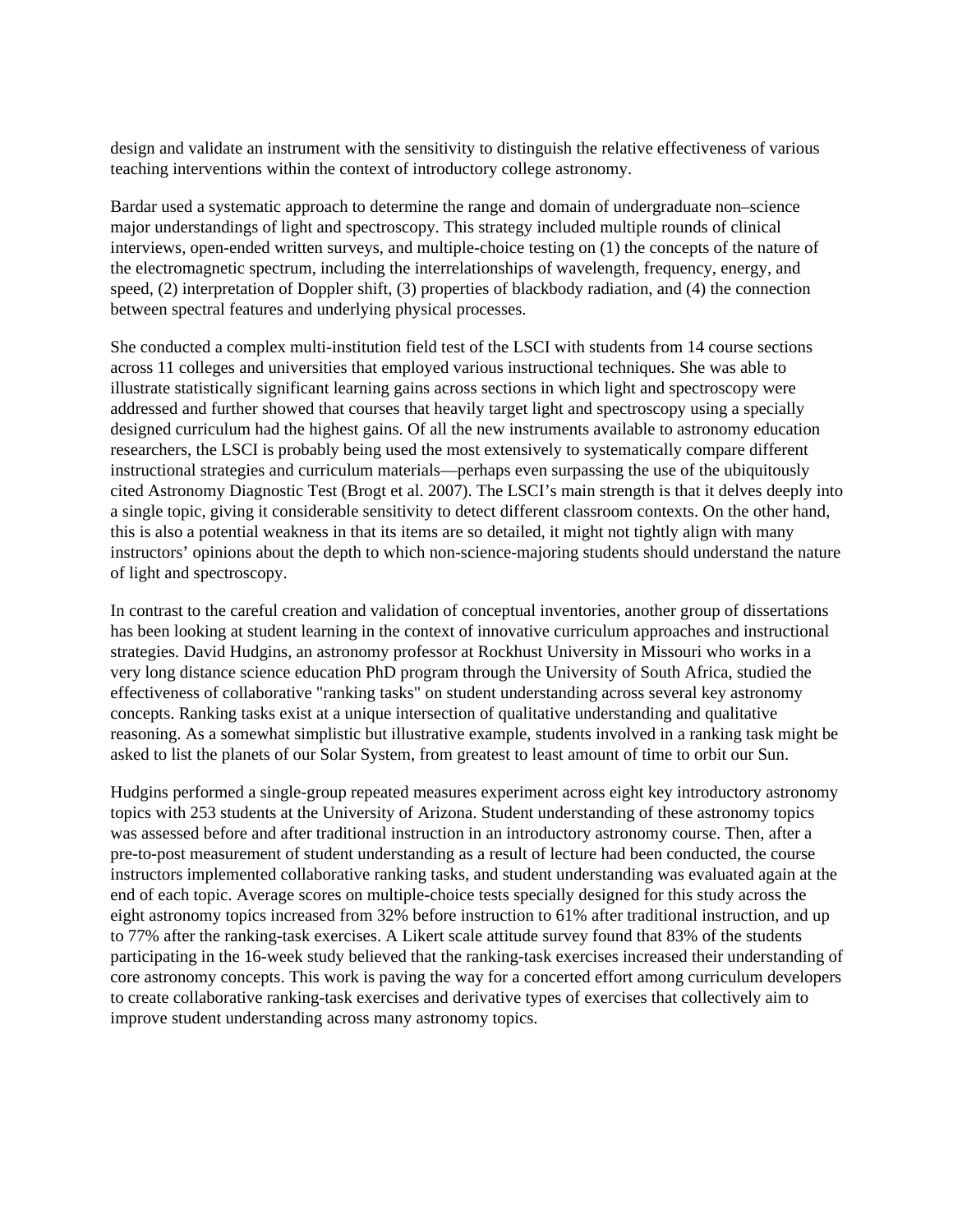Simultaneously, at the University of Toronto, Nalini Chandra (2006) was defending her PhD dissertation in the Ontario Institute for Studies in Education on a more traditionally challenging topic, students' misconceptions regarding seasons, but in the context of computer-aided instruction. She conducted three investigations, all building on the previous ones, to explore the question of how geocentric versus heliocentric frames of reference influence students' conceptual understanding of seasons. She approached this question using three ways of representing Earth and Sun relationships based on the representations from Starry Night(TM) software, 3D models, and textbook diagrams. She found that some single frames of reference can limit students' understanding of seasons or confuse students, whereas additional frames of reference can enhance students' understanding.

She went on to carefully observe how 16 sixth-grade students' explanations about seasons changed as they were exposed to different frames of reference over the course of seven days for two hours per day. She found that students' explanations of seasons changed gradually and incorporated their experiences as they were introduced to new frames of reference. She then explored what was happening to the students' intuitive understanding of seasons as they moved between different frames of reference in a problem-solving situation. Qualitative discourse analysis from three student pairs revealed that as students moved between different frames of reference, they brought vastly different types of knowledge (or mental resources) to bear on their initial ideas about seasons. In the end, she concluded that using a variety of frames of reference to teach students about seasons helps learners relate to the topic in multiple ways to foster deeper understanding of seasons. This lends weight to a heretofore unexamined assumption that students need repeated exposure to an idea from many angles to master a concept.

Also during this time period, research questions about how technology can enhance student learning were being pursued as an important component of the teaching and learning of astronomy. Julia Plummer (2006), working on her PhD dissertation in the University of Michigan School of Education, systematically looked at students' development of astronomy concepts across time. Her distinguished work was awarded the 2007 National Association of Research in Science Teaching's Outstanding Dissertation Award. She focused on describing children's knowledge of apparent celestial motion through elementary and middle school, exploring early elementary students' ability to learn these topics when taught in a planetarium. Her work provides an important step toward an understanding of students' "learning progressions," which could provide important iterations in determining the most efficient strategies for instruction.

First, 60 students in third and eighth grades were interviewed in a planetarium setting that allowed the students to use a wide variety of modalities to demonstrate their ideas using an artificial sky. Analysis of these interviews confirmed a generally accepted notion among planetarium educators that students do not naturally make the types of sky observations necessary to learn apparent celestial motion, nor has any instruction they may have received in the past been sufficient to help students acquire an accurate understanding of sky motions. In response, Plummer used kinesthetic-style instructional strategies in a planetarium program designed to improve students' understandings of celestial motion. Pre- and postinterviews were conducted with 63 students from first and second grades who demonstrated significant improvement in all conceptual areas of apparent celestial motion covered by the planetarium program. Moreover, many of the students surpassed the preexisting middle school students' understanding of these concepts. Her results suggest that there could be great value in kinesthetic-style instructional approaches, particularly in a planetarium environment, for improving understanding of celestial motion. Her work adds specificity to the notion that active learners achieve greater learning gains than passive learners.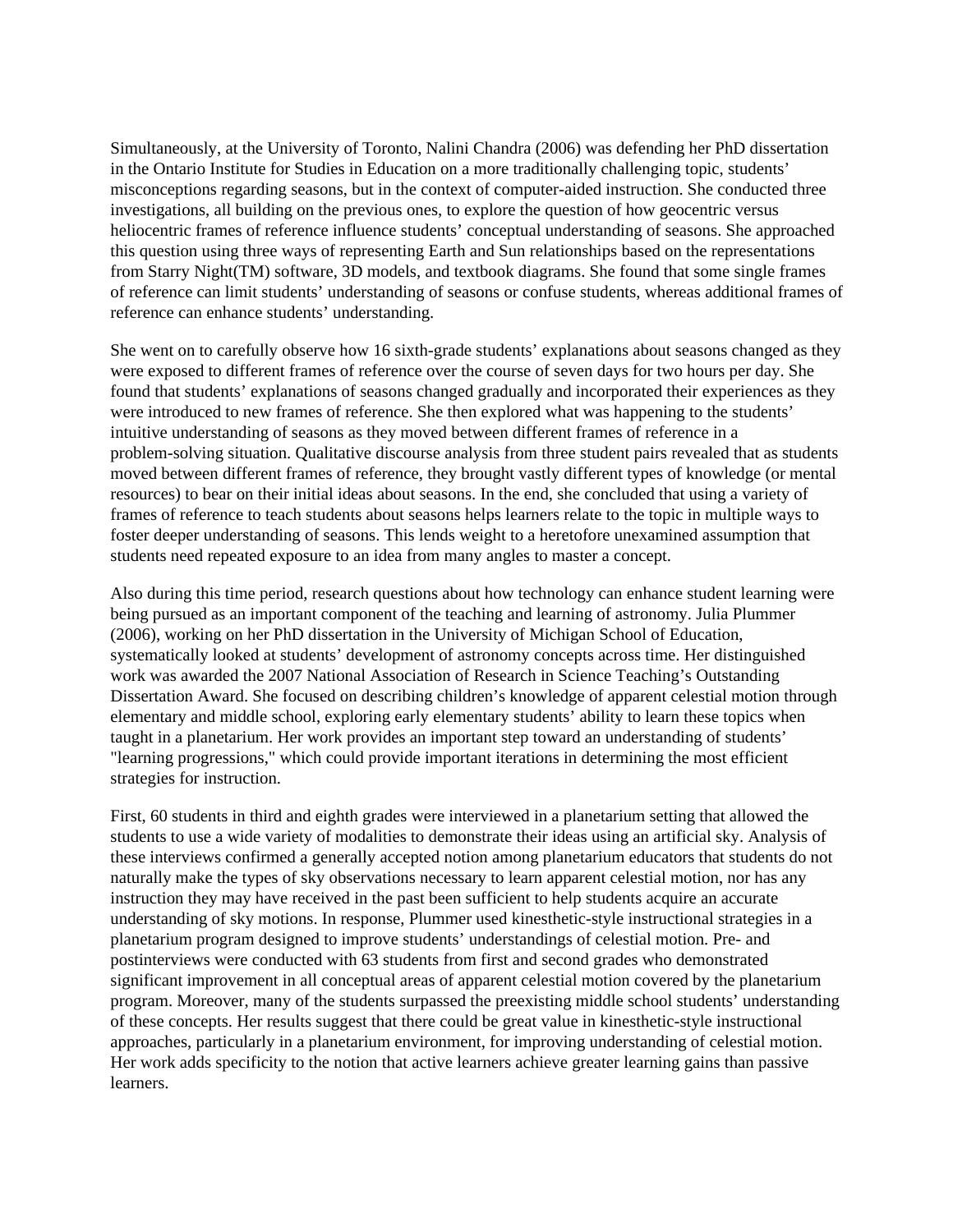Pushing new strategies in computer-aided instructional approaches, Julia Olsen (2007), finishing her PhD in the Department of Teaching and Teacher Education at the University of Arizona, studied the impacts of computer-based differentiated instruction on special needs students in the context of an activity-based middle school science instructional unit. Olsen specifically wanted to determine if she could use computer-based information delivery to support the learning of special needs students if the information conformed to best known practices in teaching science to these students.

Capitalizing on a unique opportunity to participate in the infrastructure afforded by a nationwide field test of space science curriculum from the Lawrence Hall of Science's Great Explorations in Math and Science (GEMS), Olsen designed software modules to mediate instruction in specific problem areas that special needs students, especially those with learning disabilities, face in learning science. She designed a two-group study using middle school students who were classified as receiving special education services but enrolled in regular education science classes, and compared them with students in the same classes who were not identified as receiving special education services. Students in the control classrooms participated in an activity-oriented field test curriculum that was common to all students within a particular class. Students in the modified treatment group received modified instructional activities that were mediated by a computer and used best practices.

Regular education students using a curriculum that was not modified to conform to best practice standards for special needs students showed an 8% average gain from pre- to posttest, whereas special education students showed a dramatically different 7% decrease. On the other hand, regular education students using the curriculum modified using the best practices for working with special needs students averaged a 9% gain from their pretest to posttest scores, whereas special education students averaged a surprisingly similar 7% gain. These gains initially appear to be small, but they are statistically significant and important in a domain of education research that rarely sees improvement at all. In other words, gains in students' pretest to posttest scores were notably higher for the special education students who used computer-mediated instructional approaches designed using best practices. Overall, the major finding of this work is that most special education students demonstrated substantial gains in learning the content using the modified curriculum. Moreover, students using modified curriculum not only increased in the frequency of their responses but also increased in the quality of their responses to a particular prompt. In addition, responses from special education students in the modified curriculum group were consistently within the range of responses found among the general education population, whose scores also increased. This result directly contradicts the tacit notion that a thoughtful pedagogy somehow restricts the learning of typically high-achieving students.

Focusing on using software to help students actually participate in authentic astronomical research, Pebble Richwine (2007), finishing her PhD in the College of Education's Department of Teaching and Teacher Education at the University of Arizona, focused on determining the impact of authentic science inquiry experiences, studying variable stars, on high school students' knowledge and attitudes about science and astronomy, and beliefs regarding the nature of science.

Using a concurrent mixed-methods approach, she determined how students changed their understanding of the nature of science and astronomy research after participating in an extended authentic inquiry-oriented research experience studying variable stars using a specifically designed curriculum guide of her own design, "In the Hunt for Variable Stars." Ninety students used her authentic scientific investigation curriculum module, and their attitudes and knowledge were compared with those of 50 students in a comparable science course who were not provided with an authentic research experience. Across multiple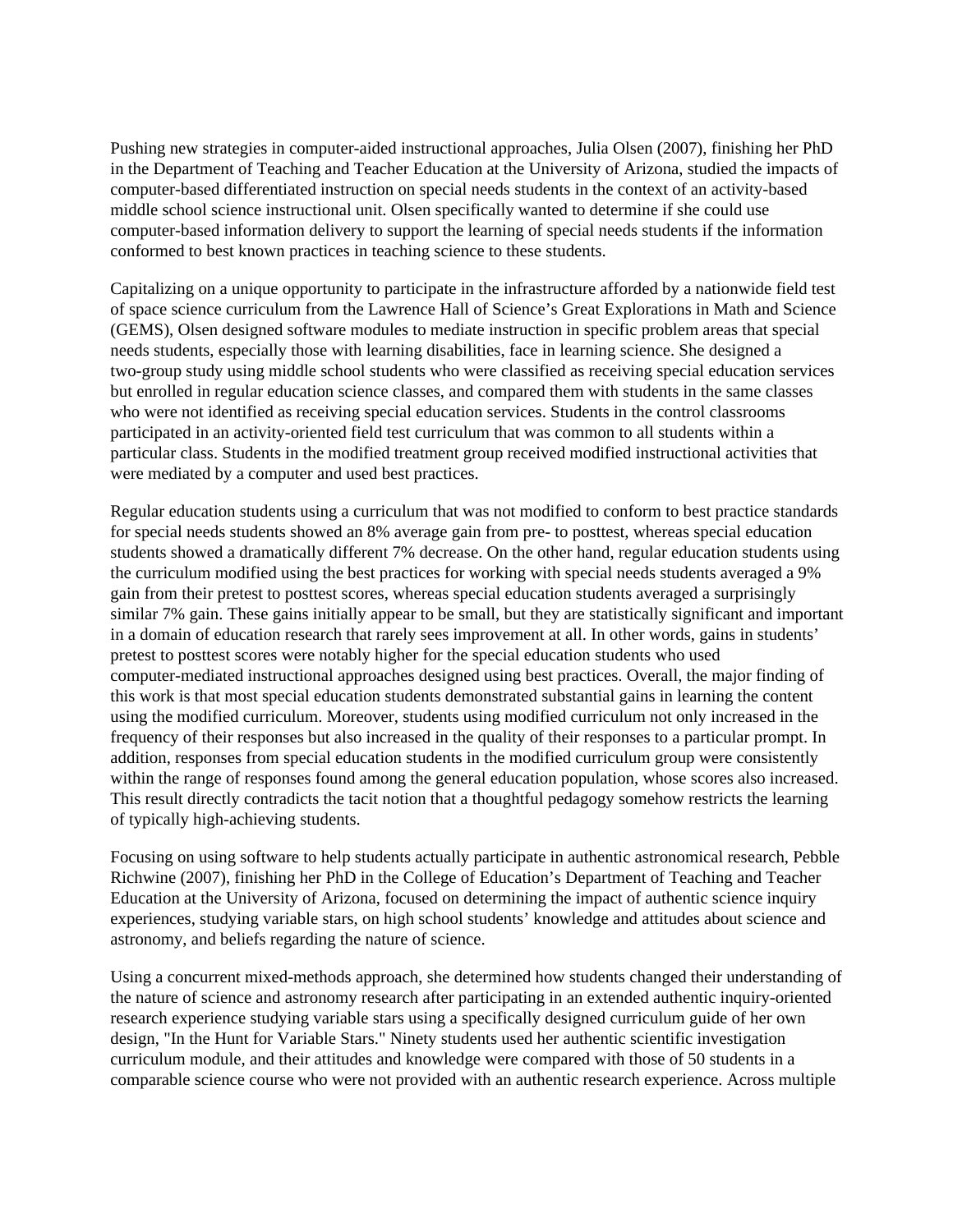surveys that she developed specifically for this project, she found statistically significant increases for students in the intervention group as compared with the students in the nonintervention group. To further validate her study, she used qualitative approaches to demonstrate that both groups of students initially held naïve ideas about science and astronomy. However, after participation in her intervention, the most dramatic changes were observed in students' understanding of astronomy content. In combination, the data resulting from her study lend considerable weight to the claim that students will learn more scientifically accurate knowledge of astronomy after participating in authentic inquiry experiences.

Most recently, in February 2008, Larry Krumenaker defended his PhD dissertation in the Department of Science Education at the University of Georgia. His work repeated parts of Philip Sadler's 1986 effort—looking for how the teaching of astronomy at the high school level (students 14–18 years old) has changed. He found that there are nearly 2,500 high schools teaching about 4,000 high school astronomy class sections, with about 20% of all classes having 10 or fewer students. This represents 12%–13% of all U.S. high schools and is consistent with Sadler's results 22 years earlier. Further, classes generally reflect racial, gender, and ethnic demographics of their schools and the nation.

A somewhat unexpected finding was that high schools that offer astronomy courses are more likely to achieve the somewhat illusive No Child Left Behind Annual Yearly Progress (AYP) rankings. Fifteen percent of teachers have never had a college or university course. Overall, his results strongly suggest that astronomy is still an important offering in many high schools and that a large fraction of teachers stand to benefit from professional development opportunities, judging from the small number who have had any undergraduate astronomy courses.

# **3. SOME OUTSTANDING QUESTIONS**

Although the primary goal of this article is to highlight in a single document the important work done in recent months in service to understanding the teaching and learning of astronomy and grounding astronomy education research, it seems appropriate to provide hints to some (but certainly not all) of the outstanding problems that researchers are struggling with in the domain of astronomy education research.

# **3.1 Scaffolded Learning Progressions**

Recent projects have shown that instructional and assessment innovations can have significant impacts on the depth of student learning. These include, but are not limited to, Peer Instruction (Green 2003), collaborative group activities (Slater & Adams 2002), case studies (Herreid 2005), tutorials (Prather et al. 2004), ranking tasks (Hudgins et al. 2006), sorting tasks (Slater, Loranz, & Prather 2007), and role playing (Francis 2005), among many others. However, it is unclear which exact sequences or durations of homework tasks and formative assessments lead to the most valued levels of student understanding. A cursory survey of the literature on teaching innovations suggests that "more different strategies are better," which is most likely untrue because there should be a point of diminishing returns. Some faculty have so many different learning activities and modes that they need to publish a weekly course roadmap for students to follow; these students struggle to "learn how to learn" in the overwhelming number of different modes and often fail to achieve like we would hope. Because the amount of time that students can (or will) devote to learning astronomy is limited, we need to determine just the right combination and length of engagements that will result in the most optimal learning gains, and how this combination varies by student demographics.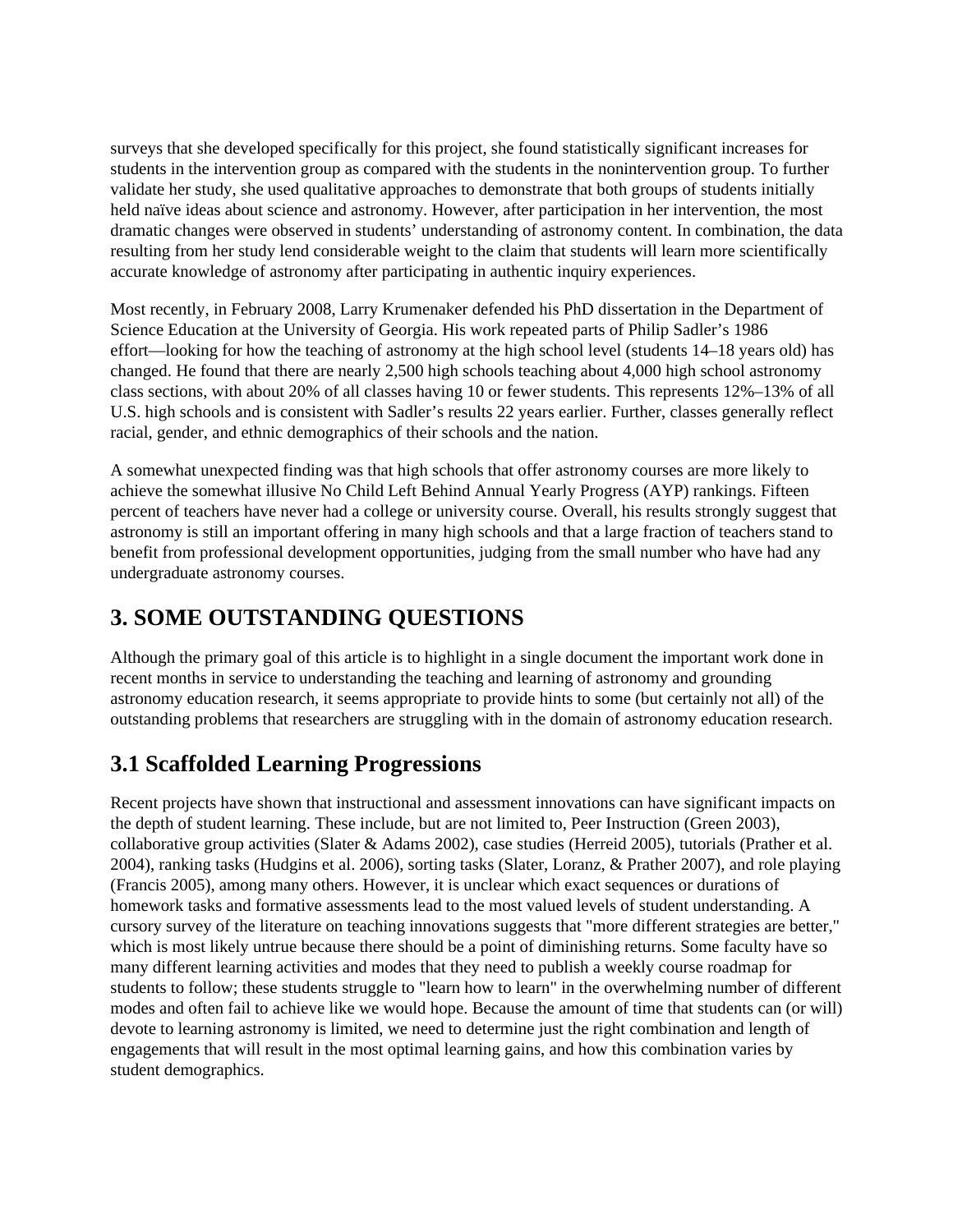### **3.2 Untested Technological Solutions**

Undoubtedly, the future of educational innovations will emphasize interactive technologies. Whether we are talking about personal response devices (a.k.a. "clickers"), computer-based tutors who give rapid formative feedback, or interactive applications for smart cell phones, none of these has been systematically tested and retested in astronomy (cf. Duncan 2005). But the future of effective education doesn't lie with specific technologies; rather, it lies with an underlying philosophy of intellectual engagement. Which underlying and specific instructional approaches can be shown to work equally well across all emerging technologies, including WebCT, Blackboard, Second Life, Flash Simulations, cell phone applications, and so on, regardless of the specifics of the platform? What characteristics of a particular concept require human intervention, and which are sufficiently engaged virtually? In a similar way, what is the benefit of students actually looking through an eyepiece versus data mining through an Internet interface? Further, what are the most valuable characteristics of a course management system, such as [astronomica.org,](http://www./) and which characteristics are just distracting "bling"?

### **3.3 Simulations**

In just the last five years, emerging technology has put amazing computational power within the reach of nearly everyone in a formal learning environment. Flash animations can take the power of amazingly tedious and extensive calculations and allow dramatic manipulation simply by moving an online slider bar (Lee, Seidell, & Davis 2007; Slater & Lee 2006). At the extreme, one could imagine a debate about the relative utility of asking students to have an experience of peering at Saturn through a small telescope, as opposed to asking students to conduct original and publishable research on asteroid rotations through new online databases. Simulations will definitely get better, but what is the role of a bigger and better simulation on cognitive understanding and on student attitudes toward astronomy and science and general?

# **3.4 Real Scientific Data**

The Internet now provides access to much of the same data that professional scientists use in their day-to-day work. But do students need to manipulate actual authentic scientific data to learn science? Beyond opinion, what is the real cognitive difference between working with simulated data and actual data? The data are available, but what are the benefits and costs of having learners engage with them in terms of improving student achievement?

It is generally accepted that most undergraduate non–science majors taking an astronomy course spend little to no time actually looking through a telescope. However, there is considerable interest in the possibility of Internet-based remote observing for college students. A focus group discussion was held with 42 self-selected participants at the 2007 ASP COSMOS in the Classroom conference at Pomona College on August 4, 2007. Each participant was asked:

- i) How are you using remotely controlled telescopes in teaching ASTRO 101?
- ii) If you are not using remotely controlled telescopes in teaching ASTRO 101, what do you need in order to start?
- iii) If you could do anything you wanted to in teaching ASTRO 101, what would you do with remotely controlled telescopes?
- iv) Which remotely controlled telescopes are you aware of that other participants should know about and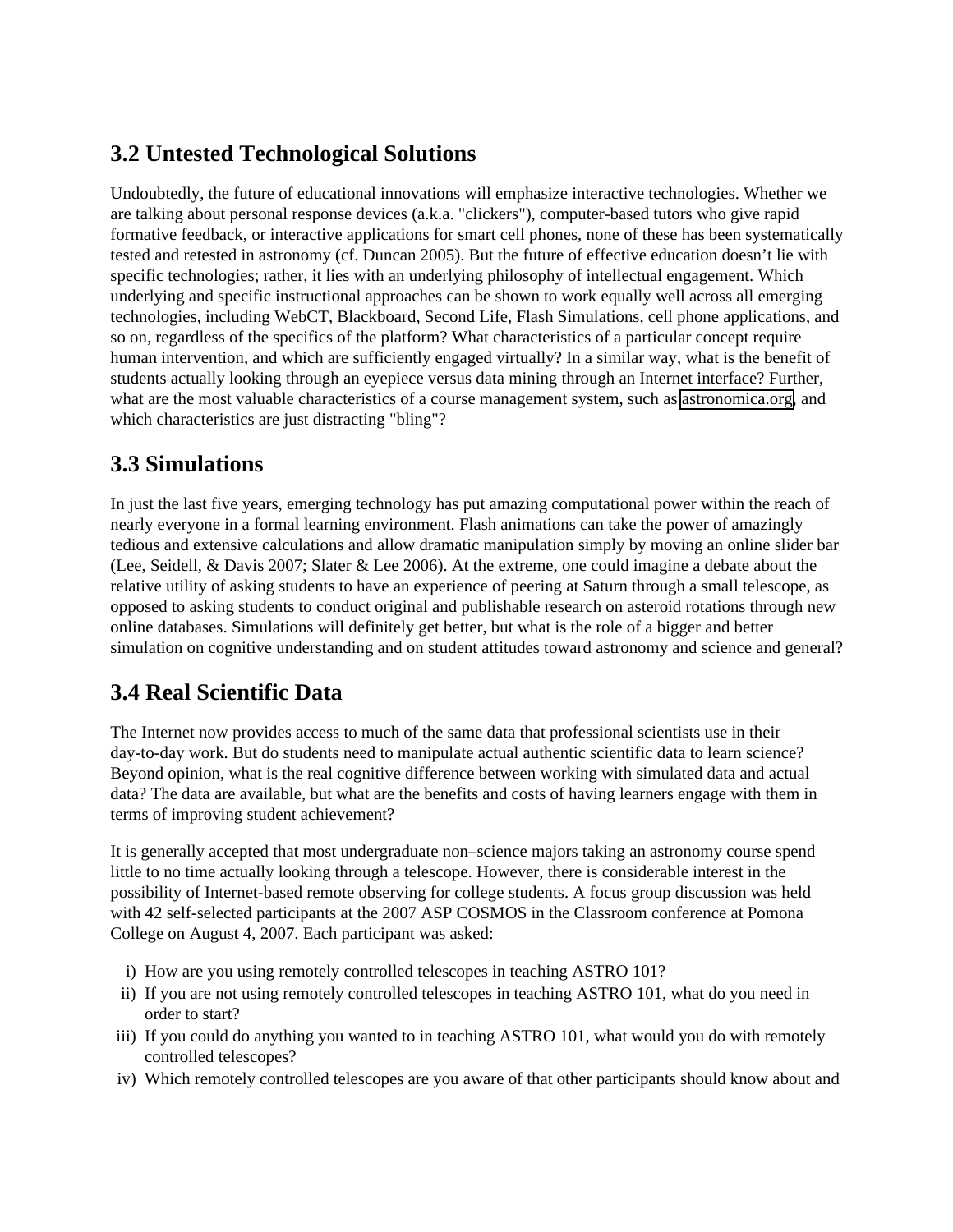use?

Forty of the 42 college-teaching participants were *not* using remotely controlled telescopes in their teaching at the present time but enthusiastically wanted to. By and large, the participants felt that ASTRO 101 students would benefit greatly from having an experience acquiring data, and by making their own images in particular. However, few were able to offer a precise description of what they would ask their students to do if they had access. Overall, the participants were unclear about what possibilities such resources provide, what resources were available, and just what it is that students should be learning from such an experience. Participants overwhelmingly suggested that easy to implement classroom-proven curriculum materials appropriate for undergraduate non–science majors were an important requirement before these busy faculty would be able to include remote observing in their classes. There are a myriad of theoretical and experimental research questions related to what students can learn from engaging in authentic observations.

#### **3.5 Conceptual Assessment Instruments**

Several new conceptual diagnostic assessment tools are described in this article. However, there certainly exist many, many more astronomy concepts still open to being explored using as yet undeveloped assessment tools. Which core ideas still need to be covered, if any? Further, all of these tools created to date have a similar flavor. Researchers in the domain of understanding the nature of science have now abandoned multiple-choice items and are moving back to student-supplied-response formats (see Lederman et al. 2002). Does astronomy need to follow suit, or are carefully designed multiple-choice instruments sufficiently able to provide data on students' understanding of astronomy that are just as rich? And, most important, how do we successfully separate out reported high gain scores from instruments that are too tightly aligned with specific curriculum materials that inadvertently train students to answer survey questions correctly, resulting in inappropriately inflated gain scores?

### **3.6 Virtual Ongoing Professional Development**

Professional societies are becoming considerably more engaged in helping their scientific members become more effective in education and outreach activities. Are poster and short oral presentations at meetings, or even journal articles outlining lessons learned or best practices from one astronomer to another sufficient in and of themselves to impact education and outreach activities? Or do individuals who want to have high-impact education and outreach need to participate in hours, or even days, of professional development? Some research in the K–12 domain suggests that a minimum of 40 hours of professional development, plus additional participation in "group study," is required for K–12 teachers to fundamentally change their approaches (Nelson 2007). Is this true for professional scientists and college/university instructors as well? Given the time and expense of long-duration professional development workshops, which aspects, if any, successfully translate to virtual professional development, either through video podcasting or through electronic learning communities? Which characteristics of virtual professional development work for a generation of scientists who were born long before these emerging technologies became commonplace? These are all open questions to which some anecdotal data hint at answers, but the research is still somewhat speculative.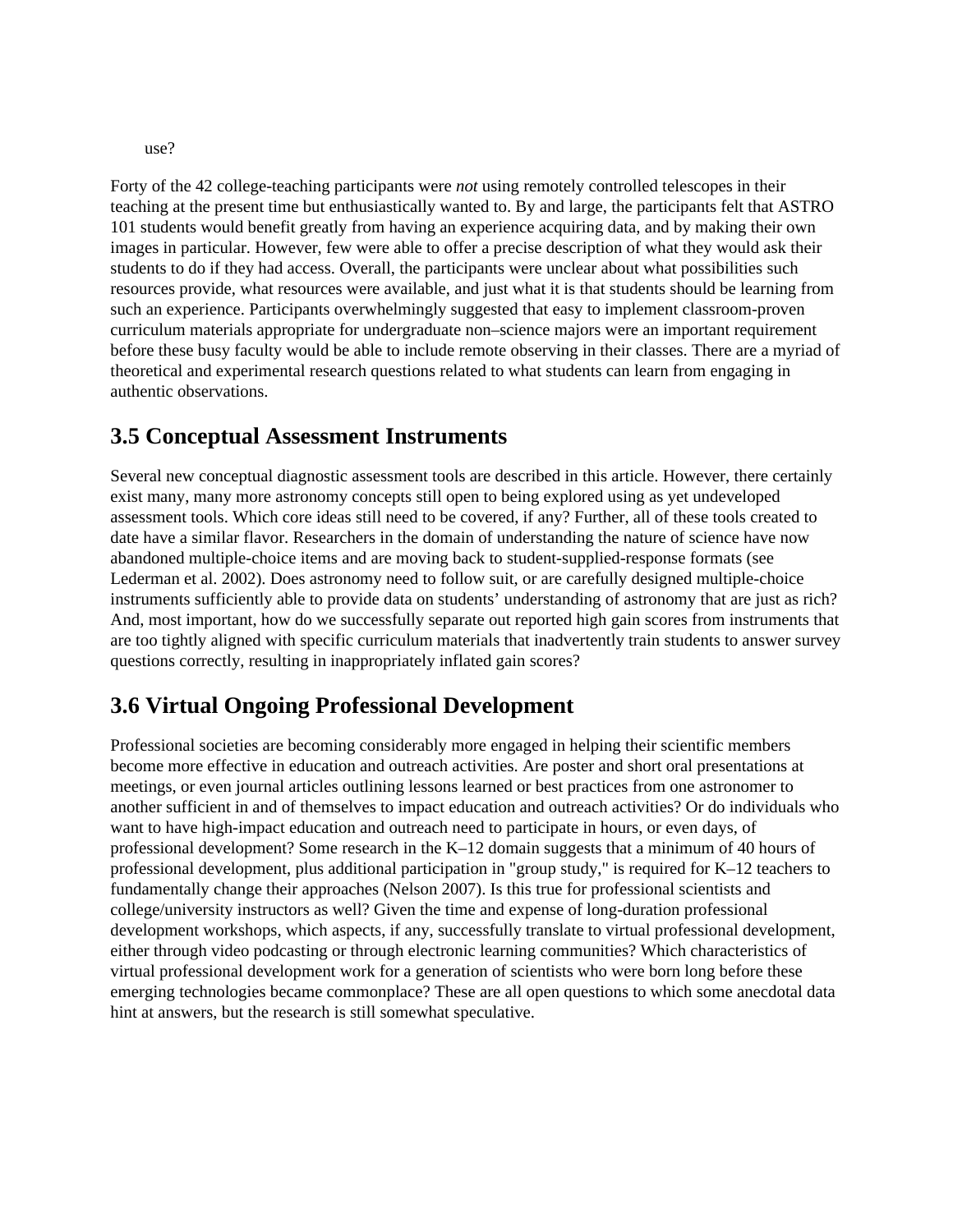### **3.7 Pathways to Enter the Professional Astronomical Community**

Undergraduate research experiences for science majors have long held an important role in helping students transform into practicing scientists (Slater et al. 2008). Yet, given the typical 10-week summer research experience, are students fully engaged in scientific inquiry in any meaningful way? In other words, an important question is, What are the real differences between having a student play a small role in a larger scientific research program that results in published multiauthor research in a top-tier journal, and, alternatively, having students involved in a nonoriginal but individual research project in which the learners have actually generated the question to study, devised a strategy to collect and analyze data, and reached an evidence-based conclusion that they defend to other members of the astronomical community, even if it is not publishable as novel research? Do demographics such as ethnicity and gender matter in terms of the benefits of being part of the larger scientific enterprise, versus completing an individual, but smaller and unpublishable, research project? The strategies available to scientists and educators to fill the science career pipeline are many in number but relatively few in practice. What about how graduate students and postdocs are initiated into professional science (Pilachowski & Durisen 2002), and should it be one size fits all? Carefully planned astronomy education research investigations could, and should, provide significant insight into how to best prepare the next generation of scientists and how to engage the spirit and confidence of the self-proclaimed nonscientists in the general populace.

#### **Acknowledgments and Apologies**

It has been a great professional privilege and a personal pleasure to have the fortune to work with many of these students and their faculty mentoring committees to varying degrees. Further, I am certain that several other recent PhD dissertations in astronomy education have been completed during the recent window without our knowledge, and I sincerely apologize for any omissions made.

### **References**

Bailey, J. M. 2006, "Development of a Concept Inventory to Assess Students' Understanding and Reasoning Difficulties about the Properties and Formation of Stars," PhD dissertation, University of Arizona. AAT 3206918.

Bailey, J. M., & Slater, T. F. 2003, "A Review of Astronomy Education Research," *Astronomy Education Review*, 2(2), 20. http://aer.noao.edu/cgi-bin/article.pl?id=63.

Bailey, J. M., & Slater, T. F. 2005, "Resource Letter AER-1: Astronomy Education Research," *American Journal of Physics*, 73(8), 677.

Bardar, E. M. 2006, "Development and Analysis of Spectroscopic Learning Tools and the Light and Spectroscopy Concept Inventory for Introductory College Astronomy," PhD dissertation, Boston University. AAT 3214908.

Brogt, E., Sabers, D., Prather, E. E., Deming, G. L., Hufnagel, B., & Slater, T. F. 2007, "Analysis of the Astronomy Diagnostic Test," *Astronomy Education Review*, 1(6), 25. http://aer.noao.edu/cgi-bin/article.pl?id=239.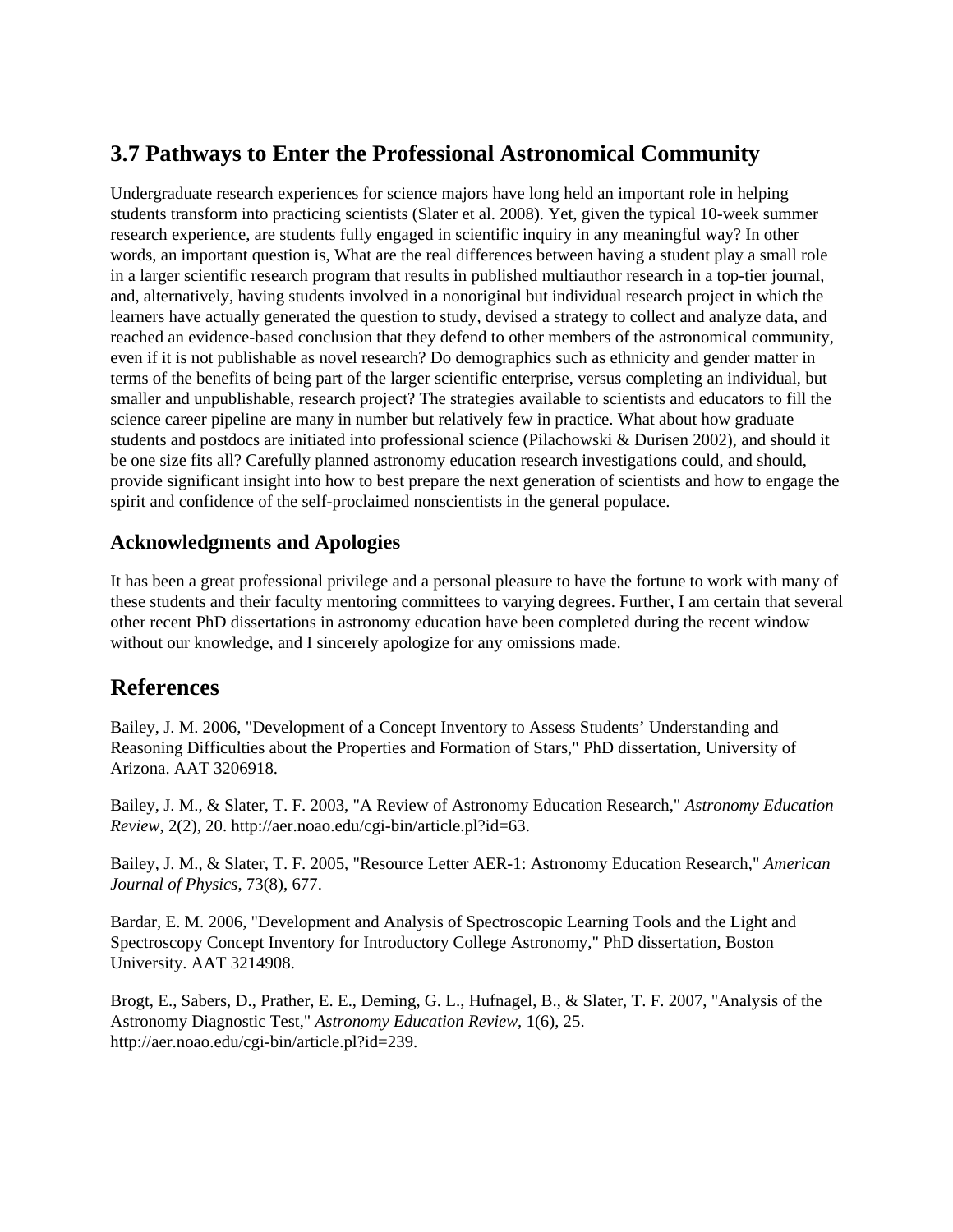Bruning, D., Bailey, J. M., & Brissenden, G. 2007, "SABER: The Searchable Annotated Bibliography of Education Research in Astronomy," *Astronomy Education Review*, 2(5), 177. http://aer.noao.edu/cgi-bin/article.pl?id=216.

Chandra, N. M. 2006, "Frames of Reference and Students' Conceptual Understanding of Seasons," PhD dissertation, University of Toronto. AAT NR15765.

Deustua, S. E. 2004, "ComPADRE: Communities of Physics and Astronomy Digital Resources in Education," *Mercury*, 33(2), 19.

Duncan, D. 2005, *Clickers in the Classroom: How to Enhance Science Teaching Using Classroom Response Systems*, San Francisco: Pearson Education.

Fraknoi, A. 2006, "Good Reading from Other Sources on Astronomy Education and Outreach (Published in 2005)," *Astronomy Education Review*, 4(2), 91. http://aer.noao.edu/cgi-bin/article.pl?id=163.

Fraknoi, A. 2007, "Good Reading from Other Sources on Astronomy Education and Outreach (Published in 2006)," *Astronomy Education Review*, 6(1), 76. http://aer.noao.edu/cgi-bin/article.pl?id=234.

Fraknoi, A., & Wolff, S. 2007, "Astronomy Education Review: A Five-Year Progress Report and Thoughts about the Journal's Future," *Astronomy Education Review*, 5(2), 1. http://aer.noao.edu/cgi-bin/article.pl?id=226.

Francis, P. J. 2005, "Using Role-Playing Games to Teach Astronomy: An Evaluation," *Astronomy Education Review*, 4(2), 1. http://aer.noao.edu/cgi-bin/article.pl?id=158.

Green, P. J. 2003, *Peer Instruction for Astronomy*, Upper Saddle River, NJ: Prentice Hall/Pearson Education.

Herreid, C. F. 2005, "Science Education Needs Case Studies," *The Scientist*, 19(4), 10.

Hudgins, D. W., Prather, E. E., Grayson, D. J., & Smits, D. P. 2006, "Effectiveness of Collaborative Ranking Tasks on Student Understanding of Key Astronomy Concepts," *Astronomy Education Review*, 5(1), 1. http://aer.noao.edu/cgi-bin/article.pl?id=200.

Keller, J. M. 2006, "Development of a Concept Inventory Addressing Students' Beliefs and Reasoning Difficulties Regarding the Greenhouse Effect," PhD dissertation, University of Arizona. AAT 3237466.

Krumenaker, L. 2008, "The Makeup of the Modern US High School Astronomy Course—25 Years After Sadler's Study," oral paper (31.04), 211th meeting of the American Astronomical Society, Austin, TX, January 8, 2008. *Bulletin of the American Astronomical Society*, 39(4), 40.

Lederman, N. G., Abd-El-Khalick, F., Bell, R. L., & Schwartz, R. S. 2002, "Views of Nature of Science Questionnaire: Toward Valid and Meaningful Assessment of Learners' Conceptions of Nature of Science," *Journal of Research in Science Teaching*, 39(6), 497.

Lee, K. M., Seidell, C. M., & Davis, A. N. 2007, "Simulating the Retention of an Atmosphere," 2007 AAS/AAPT joint meeting, American Astronomical Society Meeting 209, *Bulletin of the American Astronomical Society*, 38, 982.